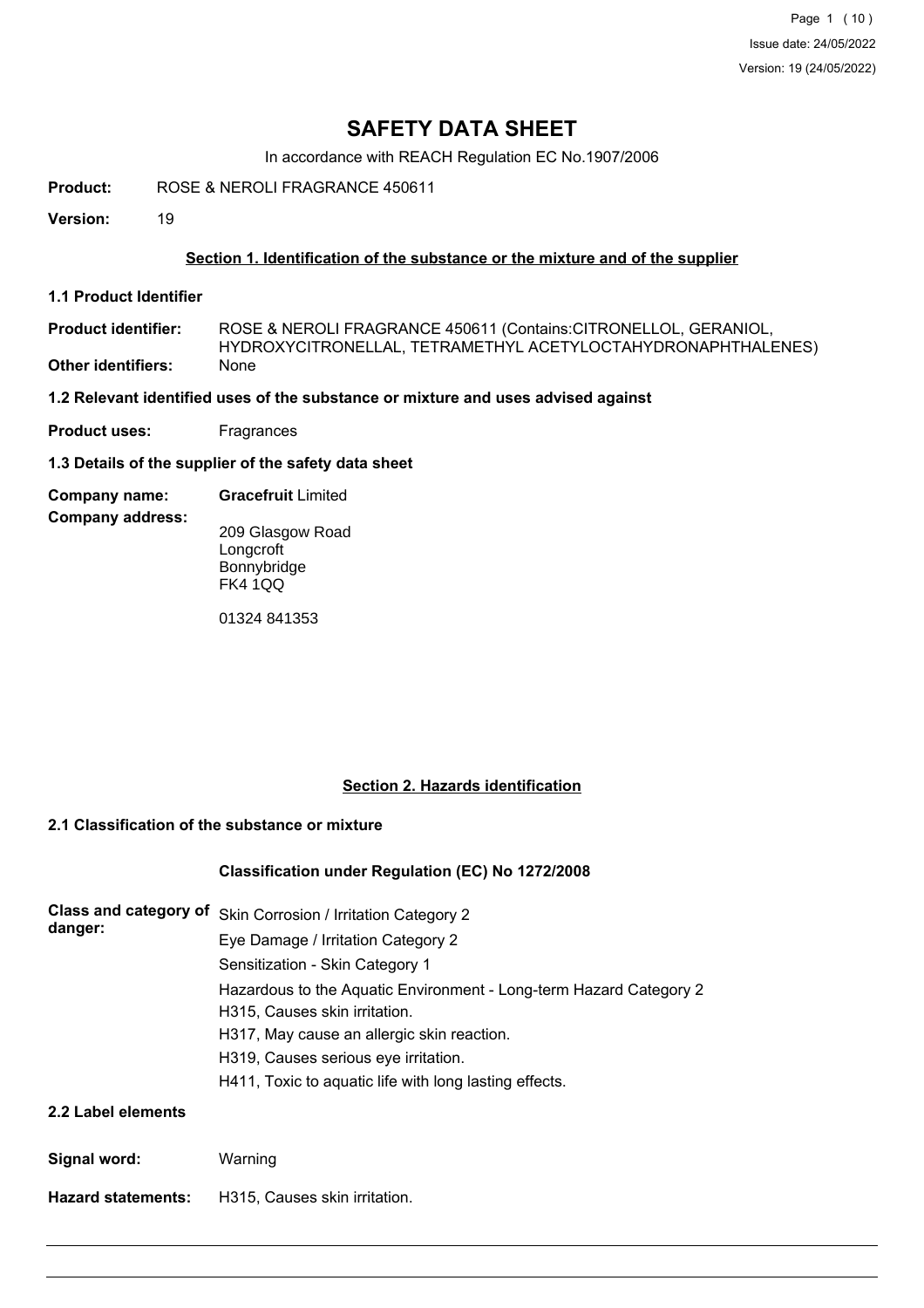Page 2 (10) Issue date: 24/05/2022 Version: 19 (24/05/2022)

# **SAFETY DATA SHEET**

In accordance with REACH Regulation EC No.1907/2006

| <b>Product:</b>                     | ROSE & NEROLI FRAGRANCE 450611                                                                                                                                                                                                                                                                                                                                                                                                                                                                                                                                                                                                                                                                                                                                                                                                                                                       |
|-------------------------------------|--------------------------------------------------------------------------------------------------------------------------------------------------------------------------------------------------------------------------------------------------------------------------------------------------------------------------------------------------------------------------------------------------------------------------------------------------------------------------------------------------------------------------------------------------------------------------------------------------------------------------------------------------------------------------------------------------------------------------------------------------------------------------------------------------------------------------------------------------------------------------------------|
| Version:                            | 19                                                                                                                                                                                                                                                                                                                                                                                                                                                                                                                                                                                                                                                                                                                                                                                                                                                                                   |
|                                     | H317, May cause an allergic skin reaction.<br>H319, Causes serious eye irritation.<br>H411, Toxic to aquatic life with long lasting effects.                                                                                                                                                                                                                                                                                                                                                                                                                                                                                                                                                                                                                                                                                                                                         |
| Supplemental<br>Information:        | EUH208, Contains (E)-1-(2,6,6-TRIMETHYL-1,3-CYCLOHEXADIEN-1-YL)-2-BUTEN-1-ONE,<br>(ETHOXYMETHYL)CYCLODODECANE, 2,4-DIMETHYL-3-CYCLOHEXENE<br>CARBOXALDEHYDE, 3-METHYLCYCLOPENTADECENONE, ALPHA-ISOMETHYL IONONE,<br>GERANYL ACETATE, LIMONENE, LINALOOL, LINALYL ACETATE, NEROL. May produce an<br>allergic reaction.                                                                                                                                                                                                                                                                                                                                                                                                                                                                                                                                                                |
| <b>Precautionary</b><br>statements: | P261, Avoid breathing vapour or dust.<br>P264, Wash hands and other contacted skin thoroughly after handling.<br>P272, Contaminated work clothing should not be allowed out of the workplace.<br>P273, Avoid release to the environment.<br>P280, Wear protective gloves/eye protection/face protection.<br>P302/352, IF ON SKIN: Wash with plenty of soap and water.<br>P305/351/338, IF IN EYES: Rinse cautiously with water for several minutes. Remove contact<br>lenses, if present and easy to do. Continue rinsing.<br>P333/313, If skin irritation or rash occurs: Get medical advice/attention.<br>P337/313, If eye irritation persists: Get medical advice/attention.<br>P362, Take off contaminated clothing and wash before reuse.<br>P391, Collect spillage.<br>P501, Dispose of contents/container to approved disposal site, in accordance with local<br>regulations. |
| Pictograms:                         |                                                                                                                                                                                                                                                                                                                                                                                                                                                                                                                                                                                                                                                                                                                                                                                                                                                                                      |

**Other hazards:** Hydrocarbon Concentration %: 0.480%

## **Section 3. Composition / information on ingredients**

## **3.2 Mixtures**

## **Contains:**

| <b>Name</b>                           | <b>CAS</b>  | <b>EC</b> | <b>REACH Registration</b><br>No. | $\frac{0}{0}$ | <b>Classification for</b><br>(CLP) 1272/2008  |  |
|---------------------------------------|-------------|-----------|----------------------------------|---------------|-----------------------------------------------|--|
| <b>IPHFNFTHYI</b><br><b>IALCOHOL</b>  | $ 60-12-8 $ | 200-456-2 | 01-2119963921-31-xxxx            | 10-<20%       | <b>ATO 4-EDI 2:H302-</b><br>IH319.-           |  |
| <b>ICITRONELLOL</b>                   | 106-22-9    | 203-375-0 | 01-2119453995-23-xxxx            | $5 - 10%$     | <b>SCI 2-EDI 2-SS 1B:</b><br>H315-H317-H319,- |  |
| <b>HYDROXYCITRONELL</b><br><b>JAL</b> | 107-75-5    | 203-518-7 |                                  | $5 - 10%$     | EDI 2-SS 1B:H317-<br>IH319.-                  |  |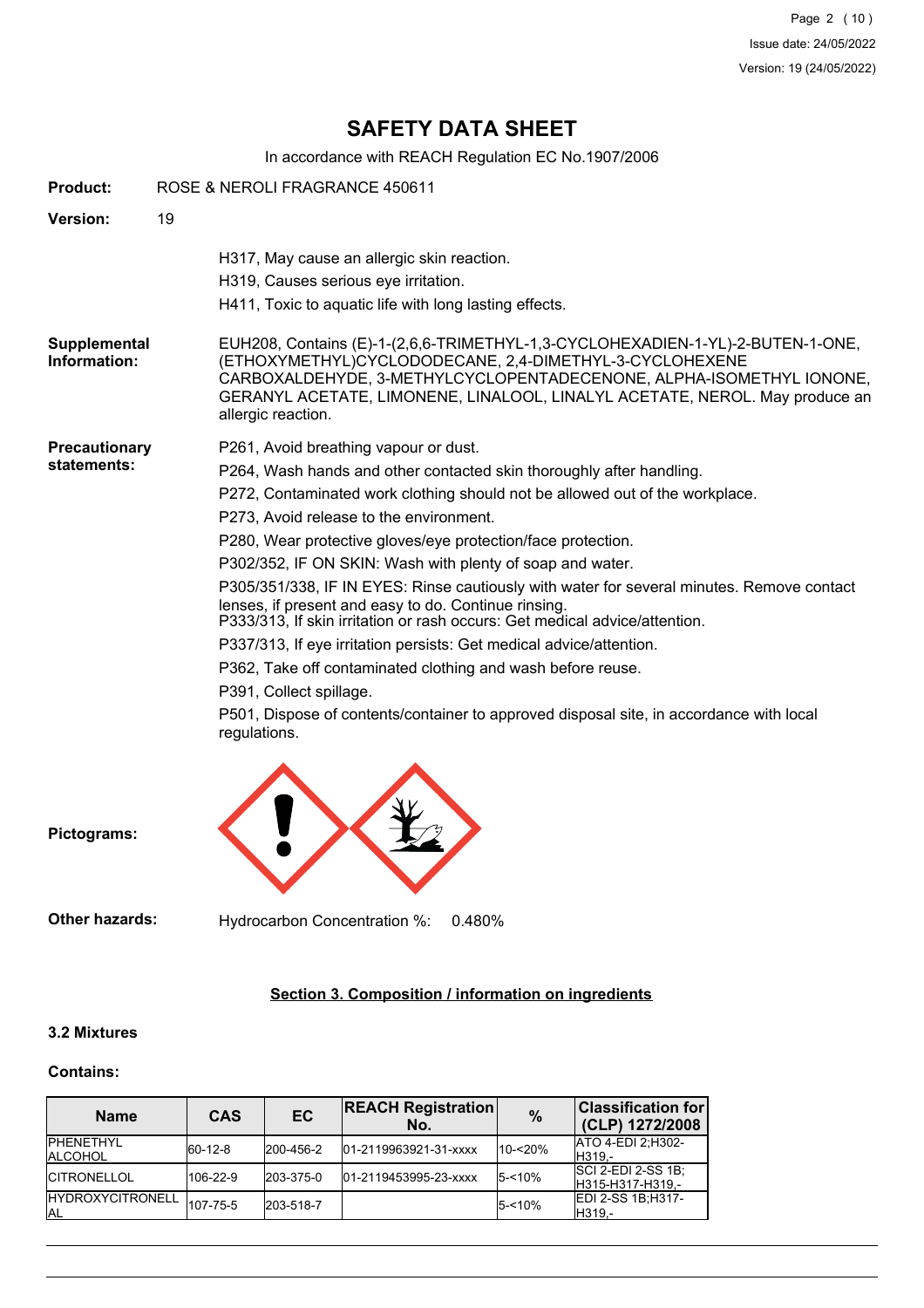Page 3 (10) Issue date: 24/05/2022 Version: 19 (24/05/2022)

# **SAFETY DATA SHEET**

In accordance with REACH Regulation EC No.1907/2006

**Product:** ROSE & NEROLI FRAGRANCE 450611

#### **Version:** 19

| ITETRAMETHYL<br>ACETYLOCTAHYDRON 68155-66-8,<br><b>I</b> APHTHALENES                | 54464-57-2,<br>68155-67-9 | $259 - 174 - 3$ ,<br>268-978-3.<br>268-979-9,<br>915-730-3 | 01-2119489989-04-xxxx | $1 - 5%$    | SCI 2-SS 1B-EH C1;<br>H315-H317-H410,-                                               |
|-------------------------------------------------------------------------------------|---------------------------|------------------------------------------------------------|-----------------------|-------------|--------------------------------------------------------------------------------------|
| 2,4-DIMETHYL-4,4A,5,9<br>lB-<br><b>TETRAHYDROINDENO</b><br>$-1,3-DIOXIN$            | 27606-09-3                | 248-561-2                                                  | 01-2120234292-65-xxxx | $1 - 5%$    | ATO 4-EH C3:H302-<br>H412.-                                                          |
| <b>GERANIOL</b>                                                                     | 106-24-1                  | 203-377-1                                                  | 01-2119552430-49-xxxx | $1 - 5%$    | SCI 2-EDI 1-SS 1;<br>H315-H317-H318,-                                                |
| ALPHA-ISOMETHYL<br><b>I</b> IONONE                                                  | 127-51-5                  | 204-846-3                                                  |                       | $1 - 5%$    | SS 1B-EH C2; H317-<br>H411.-                                                         |
| (ETHOXYMETHYL)<br><b>CYCLODODECANE</b>                                              | 58567-11-6                | 261-332-1                                                  | 01-2119971571-34-xxxx | $1 - 5%$    | <b>SCI 2-SS 1B-EH C2;</b><br>H315-H317-H411,-                                        |
| <b>INEROL</b>                                                                       | 106-25-2                  | 203-378-7                                                  |                       | $1 - 5%$    | SCI 2-EDI 2-SS 1B;<br>H315-H317-H319,-                                               |
| ILINALOOL                                                                           | 78-70-6                   | 201-134-4                                                  | 01-2119474016-42-xxxx | $1 - 5%$    | SCI 2-EDI 2-SS 1B;<br>H315-H317-H319,-                                               |
| $(E)-4-(2,6,6-$<br><b>TRIMETHYL-1-</b><br>CYCLOHEXEN-1-YL)-3-<br><b>BUTEN-2-ONE</b> | 79-77-6                   | 201-224-3                                                  |                       | $1 - 5%$    | EH C2:H411.-                                                                         |
| <b>I</b> LINALYL ACETATE                                                            | 115-95-7                  | 204-116-4                                                  | 01-2119454789-19-xxxx | $0.1 - 1\%$ | <b>SCI 2-EDI 2-SS 1B:</b><br>H315-H317-H319,-                                        |
| 3-<br>METHYLCYCLOPENTA 63314-79-4<br><b>DECENONE</b>                                |                           | 429-900-5                                                  | 01-0000017618-62-xxxx | $0.1 - 1\%$ | SS 1B-EH A1-EH C3:<br>H317-H400-H412.-                                               |
| <b>ILIMONENE</b>                                                                    | 5989-27-5                 | 227-813-5                                                  |                       | $0.1 - 1%$  | <b>IFL 3-SCI 2-SS 1B-AH</b><br>1-EH A1-EH C3;H226-<br>H304-H315-H317-<br>H400-H412.- |
| <b>I</b> GERANYL ACETATE                                                            | 105-87-3                  | 203-341-5                                                  | 01-2119973480-35-xxxx | $0.1 - 1\%$ | <b>SCI 2-SS 1B-EH C3:</b><br>H315-H317-H412,-                                        |
| $(E)-1-(2,6,6-$<br>TRIMETHYL-1,3-<br>CYCLOHEXADIEN-1-<br>YL)-2-BUTEN-1-ONE          | 23726-93-4                | 245-844-2                                                  | 01-2120105798-49-xxxx | $0.1 - 1\%$ | <b>SCI 2-SS 1A-EH C2:</b><br>H315-H317-H411,-                                        |
| 2.4-DIMETHYL-3-<br><b>ICYCLOHEXENE</b><br><b>CARBOXALDEHYDE</b>                     | 68039-49-6                | 268-264-1                                                  |                       | $0.1 - 1\%$ | SCI 2-EDI 2-SS 1B-EH<br>C2;H315-H317-H319-<br>H411.-                                 |
| TETRAHYDRO-4-<br>METHYL-2-(2-<br><b>IMETHYLPROP-1-</b><br>ENYL)PYRAN                | 16409-43-1                | 240-457-5                                                  |                       | $0.1 - 1%$  | SCI 2-EDI 2-REP 2:<br>H315-H319-H361.-                                               |

## **Substances with Community workplace exposure limits:**

| <b>Name</b>       | CAS     | cr<br>cv  | %          |
|-------------------|---------|-----------|------------|
| DIETHYL PHTHALATE | 84-66-2 | 201-550-6 | $10 - 20%$ |

**Substances that are persistent, bioaccumulative and toxic or very persistent and very bioaccumulative, greater than 0.1%:**

Not Applicable

## **Section 4. First-aid measures**

## **4.1 Description of first aid measures**

IF ON SKIN: Wash with plenty of soap and water.

IF IN EYES: Rinse cautiously with water for several minutes. Remove contact lenses, if present and easy to do. Continue rinsing.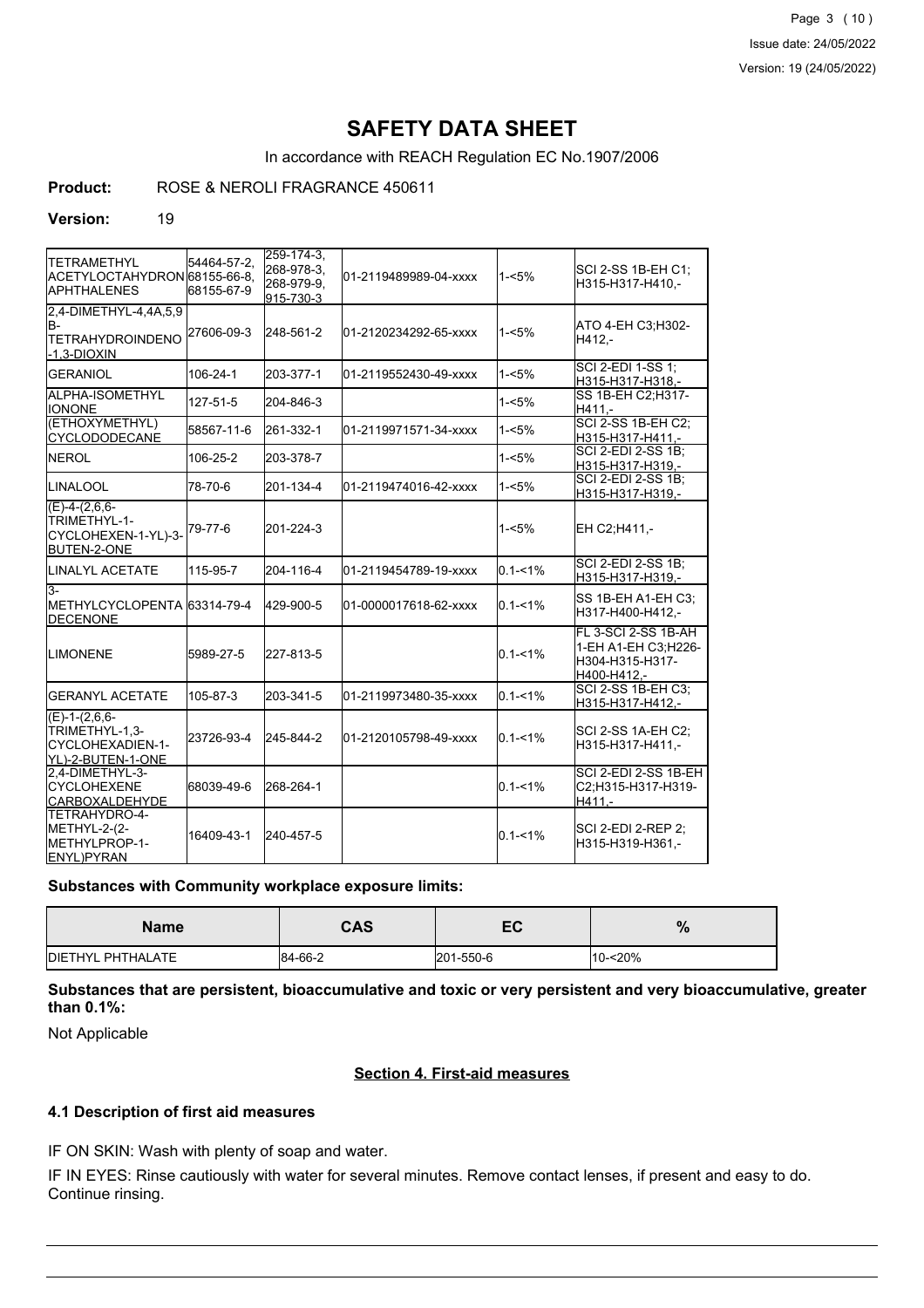Page 4 (10) Issue date: 24/05/2022 Version: 19 (24/05/2022)

# **SAFETY DATA SHEET**

In accordance with REACH Regulation EC No.1907/2006

**Product:** ROSE & NEROLI FRAGRANCE 450611

**Version:** 19

## **4.2 Most important symptoms and effects, both acute and delayed**

Causes skin irritation. May cause an allergic skin reaction. Causes serious eye irritation.

## **4.3 Indication of any immediate medical attention and special treatment needed**

None expected, see Section 4.1 for further information.

## **SECTION 5: Firefighting measures**

## **5.1 Extinguishing media**

Suitable media: Carbon dioxide, Dry chemical, Foam.

## **5.2 Special hazards arising from the substance or mixture**

In case of fire, may be liberated: Carbon monoxide, Unidentified organic compounds.

#### **5.3 Advice for fire fighters:**

In case of insufficient ventilation, wear suitable respiratory equipment.

## **Section 6. Accidental release measures**

## **6.1 Personal precautions, protective equipment and emergency procedures:**

Avoid inhalation. Avoid contact with skin and eyes. See protective measures under Section 7 and 8.

## **6.2 Environmental precautions:**

Keep away from drains, surface and ground water, and soil.

## **6.3 Methods and material for containment and cleaning up:**

Remove ignition sources. Provide adequate ventilation. Avoid excessive inhalation of vapours. Contain spillage immediately by use of sand or inert powder. Dispose of according to local regulations.

## **6.4 Reference to other sections:**

Also refer to sections 8 and 13.

## **Section 7. Handling and storage**

## **7.1 Precautions for safe handling:**

Keep away from heat, sparks, open flames and hot surfaces. - No smoking. Use personal protective equipment as required. Use in accordance with good manufacturing and industrial hygiene practices. Use in areas with adequate ventilation Do not eat, drink or smoke when using this product.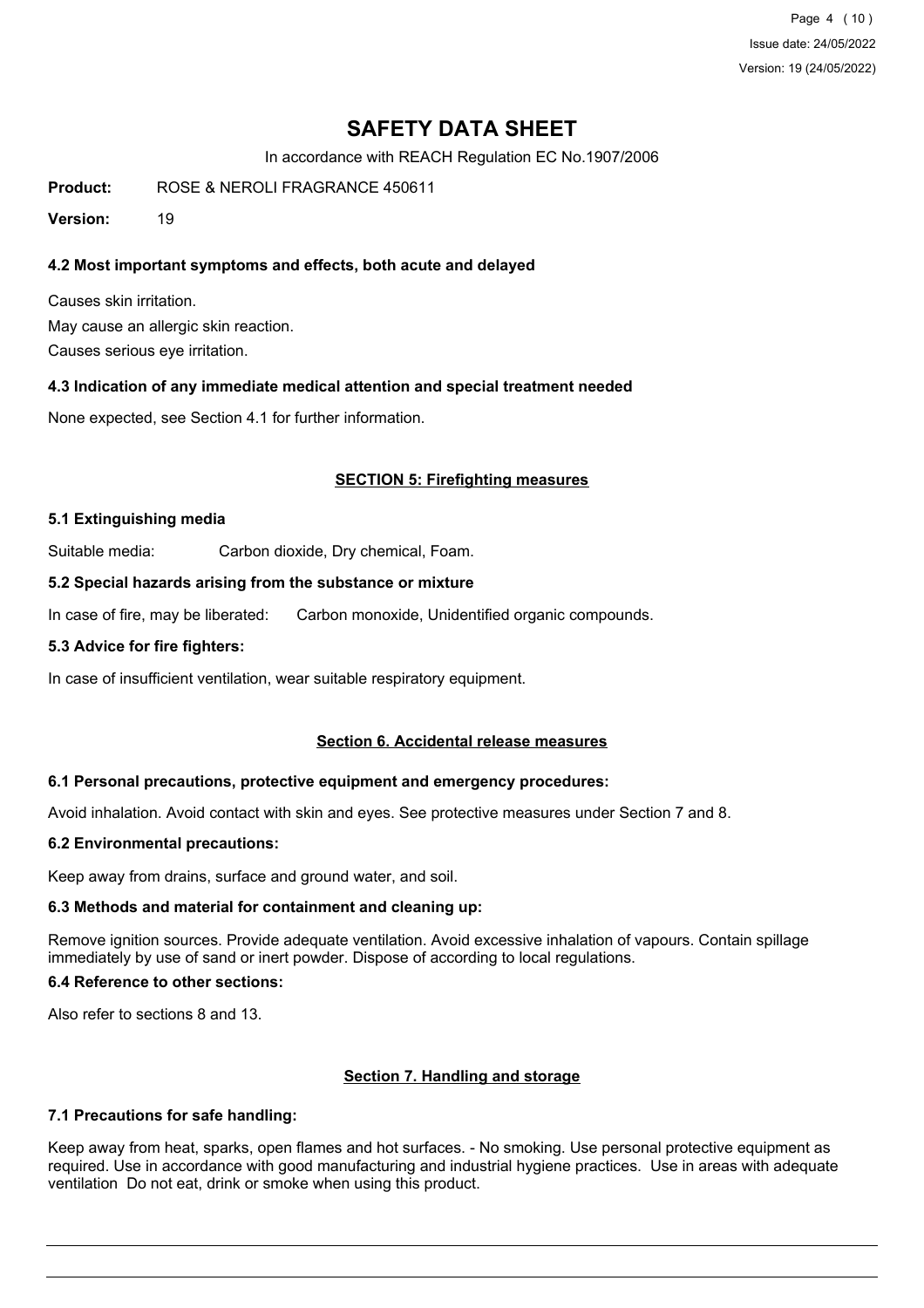# **SAFETY DATA SHEET**

In accordance with REACH Regulation EC No.1907/2006

**Product:** ROSE & NEROLI FRAGRANCE 450611

**Version:** 19

## **7.2 Conditions for safe storage, including any incompatibilities:**

Store in a well-ventilated place. Keep container tightly closed. Keep cool. Ground/bond container and receiving equipment. Use explosion-proof electrical, ventilating and lighting equipment. Use only non-sparking tools. Take precautionary measures against static discharge.

## **7.3 Specific end use(s):**

Fragrances: Use in accordance with good manufacturing and industrial hygiene practices.

#### **Section 8. Exposure controls/personal protection**

#### **8.1 Control parameters**

Workplace exposure limits:

| Ingredient               | <b>CAS</b>  | EC.               | <b>Description</b>                                       | Value |
|--------------------------|-------------|-------------------|----------------------------------------------------------|-------|
| <b>DIETHYL PHTHALATE</b> | $ 84-66-2 $ |                   | Long-term exposure limit (8-hour<br>TWA) (mg/m3)         | 15    |
|                          |             | $ 201 - 550 - 6 $ | Short-term exposure limit (15-<br>$ $ minute $ $ (mg/m3) | 10    |

## **8.2 Exposure Controls**

#### **Eye / Skin Protection**

Wear protective gloves/eye protection/face protection

## **Respiratory Protection**

Ensure adequate and ongoing ventilation is maintained in order to prevent build up of excessive vapour and to ensure occupational exposure limits are adhered to. If appropriate, and depending on your patterns and volumes of use, the following engineering controls may be required as additional protective measures: a) Isolate mixing rooms and other areas where this material is used or openly handled. Maintain these areas under negative air pressure relative to the rest of the plant. b) Employ the use of Personal protective equipment - an approved, properly fitted respirator with organic vapour cartridges or canisters and particulate filters. c) Use local exhaust ventilation around open tanks and other open sources of potential exposures in order to avoid excessive inhalation, including places where this material is openly weighed or measured. In addition, use general dilution ventilation of the work area to eliminate or reduce possible worker exposures. d) Use closed systems for transferring and processing this material.

Also refer to Sections 2 and 7.

#### **Section 9. Physical and chemical properties**

#### **9.1 Information on basic physical and chemical properties**

| Appearance:                     | Clear colourless to pale yellow liquid |
|---------------------------------|----------------------------------------|
| Odour:                          | Not determined                         |
| <b>Odour threshold:</b>         | Not determined                         |
| pH:                             | Not determined                         |
| Melting point / freezing point: | Not determined                         |
| Initial boiling point / range:  | Not determined                         |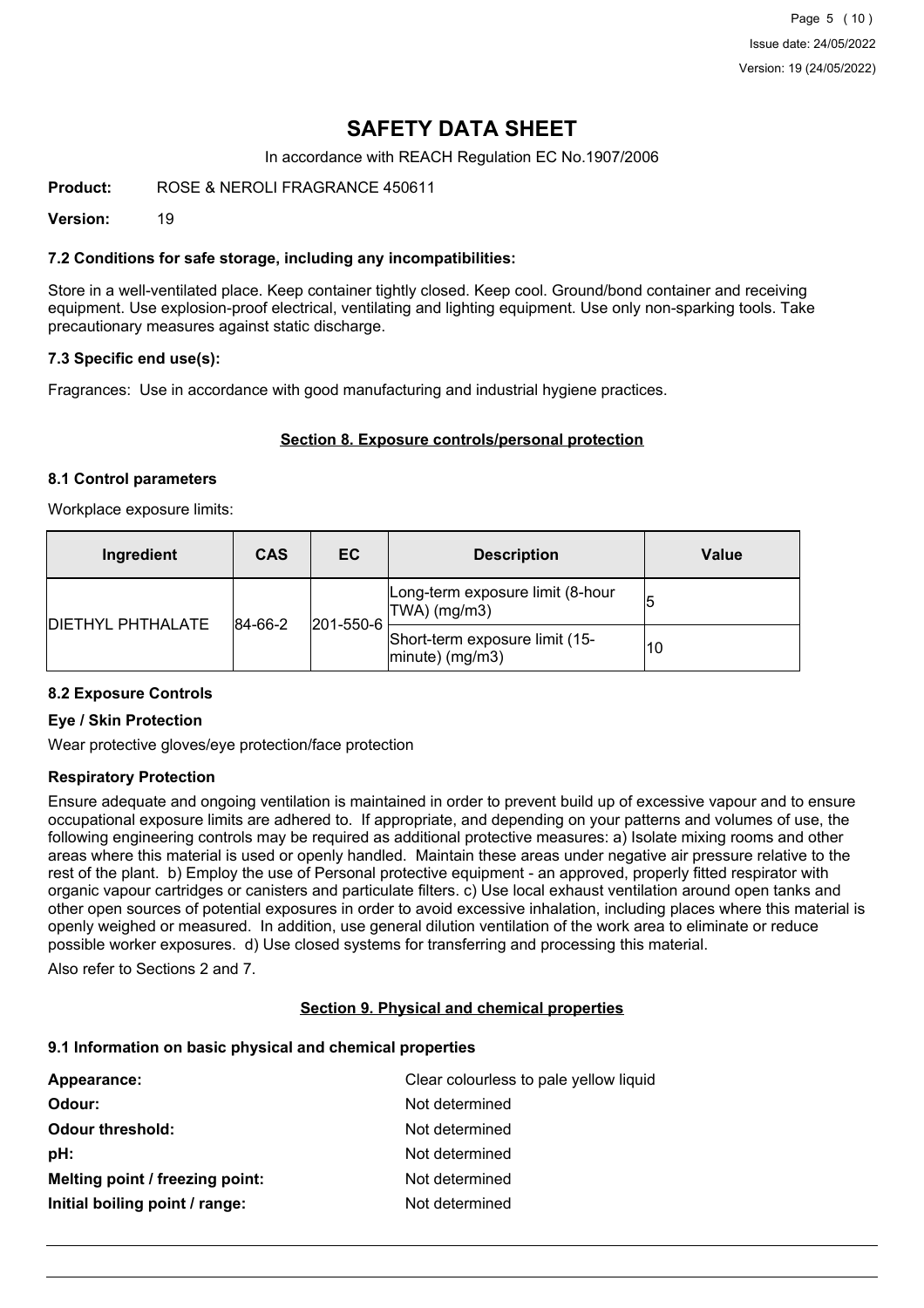Page 6 (10) Issue date: 24/05/2022 Version: 19 (24/05/2022)

# **SAFETY DATA SHEET**

In accordance with REACH Regulation EC No.1907/2006

**Product:** ROSE & NEROLI FRAGRANCE 450611

**Version:** 19

| Flash point:                                  | $>$ 100 °C                                   |
|-----------------------------------------------|----------------------------------------------|
| <b>Evaporation rate:</b>                      | Not determined                               |
| Flammability (solid, gas):                    | Not determined                               |
| Upper/lower flammability or explosive limits: | Product does not present an explosion hazard |
| Vapour pressure:                              | 0.01803498 mmHg                              |
| Vapour density:                               | Not determined                               |
| <b>Relative density:</b>                      | $0.9980 - 1.0020$                            |
| Solubility(ies):                              | Not determined                               |
| Partition coefficient: n-octanol/water:       | Not determined                               |
| <b>Auto-ignition temperature:</b>             | Not determined                               |
| <b>Decomposition temperature:</b>             | Not determined                               |
| Viscosity:                                    | Not determined                               |
| <b>Explosive properties:</b>                  | Not expected                                 |
| <b>Oxidising properties:</b>                  | Not expected                                 |

**9.2 Other information:** None available

## **Section 10. Stability and reactivity**

## **10.1 Reactivity:**

Presents no significant reactivity hazard, by itself or in contact with water.

## **10.2 Chemical stability:**

Good stability under normal storage conditions.

## **10.3 Possibility of hazardous reactions:**

Not expected under normal conditions of use.

## **10.4 Conditions to avoid:**

Avoid extreme heat.

## **10.5 Incompatible materials:**

Avoid contact with strong acids, alkalis or oxidising agents.

## **10.6 Hazardous decomposition products:**

Not expected.

## **Section 11. Toxicological information**

## **11.1 Information on toxicological effects**

This mixture has not been tested as a whole for health effects. The health effects have been calculated using the methods outlined in Regulation (EC) No 1272/2008 (CLP).

| <b>Acute Toxicity:</b>     | Based on available data the classification criteria are not met. |
|----------------------------|------------------------------------------------------------------|
| <b>Acute Toxicity Oral</b> | 4723                                                             |
| Acute Toxicity Dermal      | >5000                                                            |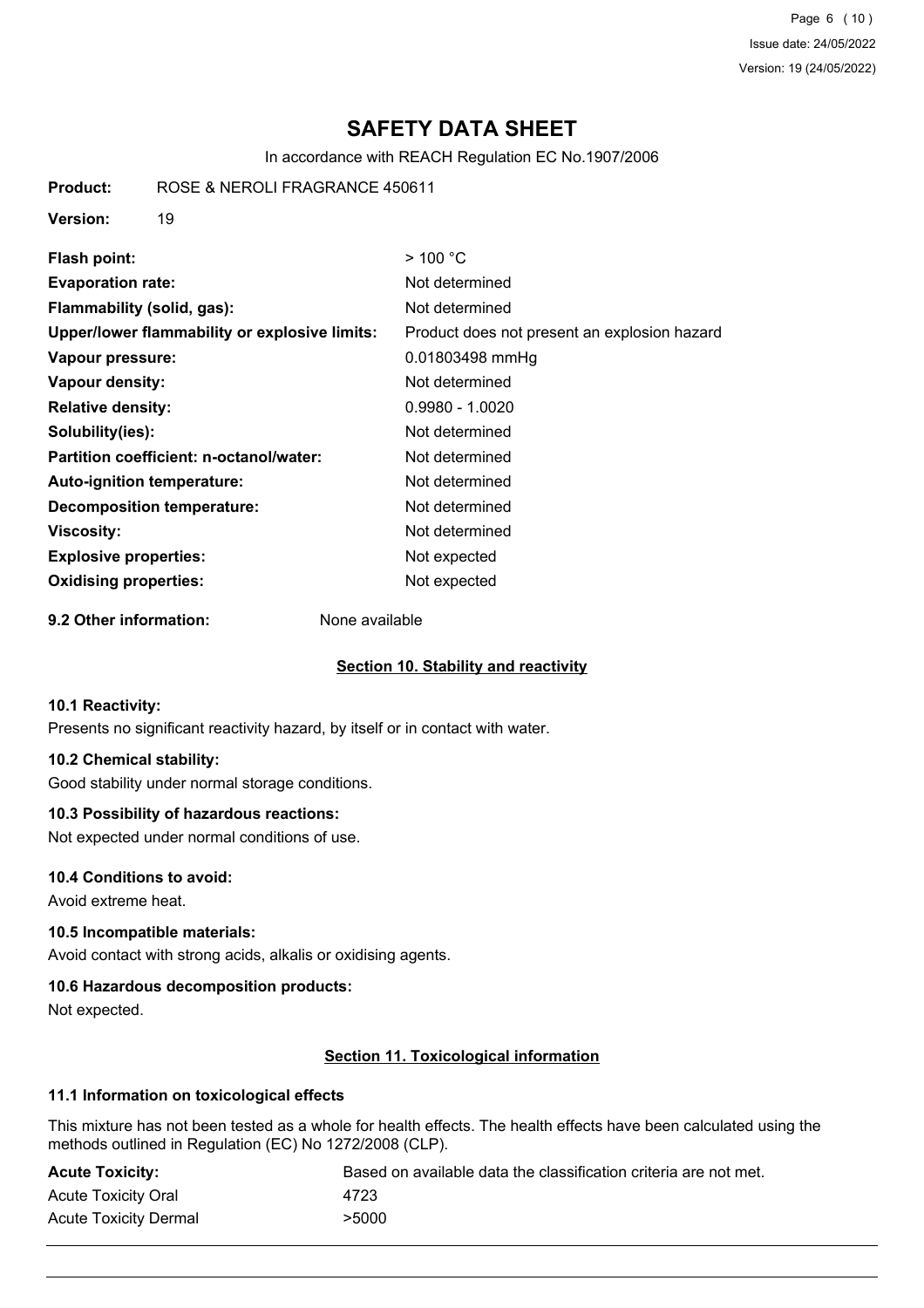Page 7 (10) Issue date: 24/05/2022 Version: 19 (24/05/2022)

# **SAFETY DATA SHEET**

In accordance with REACH Regulation EC No.1907/2006

**Product:** ROSE & NEROLI FRAGRANCE 450611

**Version:** 19

| <b>Acute Toxicity Inhalation</b>          | Not Available                                                    |
|-------------------------------------------|------------------------------------------------------------------|
| <b>Skin corrosion/irritation:</b>         | Skin Corrosion / Irritation Category 2                           |
| Serious eye damage/irritation:            | Eye Damage / Irritation Category 2                               |
| <b>Respiratory or skin sensitisation:</b> | Sensitization - Skin Category 1                                  |
| Germ cell mutagenicity:                   | Based on available data the classification criteria are not met. |
| <b>Carcinogenicity:</b>                   | Based on available data the classification criteria are not met. |
| <b>Reproductive toxicity:</b>             | Based on available data the classification criteria are not met. |
| <b>STOT-single exposure:</b>              | Based on available data the classification criteria are not met. |
| <b>STOT-repeated exposure:</b>            | Based on available data the classification criteria are not met. |
| <b>Aspiration hazard:</b>                 | Based on available data the classification criteria are not met. |

## **Information about hazardous ingredients in the mixture**

| Ingredient                                                                      | <b>CAS</b>  | EC.               | LD50/ATE Oral | LD50/ATE<br><b>Dermal</b> | LC50/ATE<br><b>Inhalation</b> | <b>LC50</b><br>Route |
|---------------------------------------------------------------------------------|-------------|-------------------|---------------|---------------------------|-------------------------------|----------------------|
| $2,4$ -DIMETHYL-4,4A,<br>$ 5,9B-$<br><b>TETRAHYDROINDENO</b><br>$[-1,3-DIOXIN]$ | 27606-09-3  | $ 248 - 561 - 2 $ | 500           | Not available             | Not available                 | Not<br>lavailable    |
| <b>IPHENETHYL</b><br><b>ALCOHOL</b>                                             | $ 60-12-8 $ | 200-456-2         | 1610          | 2500                      | Not available                 | Not<br>available     |

Refer to Sections 2 and 3 for additional information.

## **Section 12. Ecological information**

## **12.1 Toxicity:**

Toxic to aquatic life with long lasting effects. **12.2 Persistence and degradability:** Not available **12.3 Bioaccumulative potential:** Not available

**12.4 Mobility in soil:** Not available

## **12.5 Results of PBT and vPvB assessment:**

This substance does not meet the PBT/vPvB criteria of REACH, annex XIII.

**12.6 Other adverse effects:** Not available

## **Section 13. Disposal considerations**

## **13.1 Waste treatment methods:**

Dispose of in accordance with local regulations. Avoid disposing into drainage systems and into the environment. Empty containers should be taken to an approved waste handling site for recycling or disposal.

## **Section 14. Transport information**

**14.1 UN number:** UN3082 **14.2 UN Proper Shipping Name:** ENVIRONMENTALLY HAZARDOUS SUBSTANCE, LIQUID, N.O.S. (TETRAMETHYL ACETYLOCTAHYDRONAPHTHALENES, ALPHA-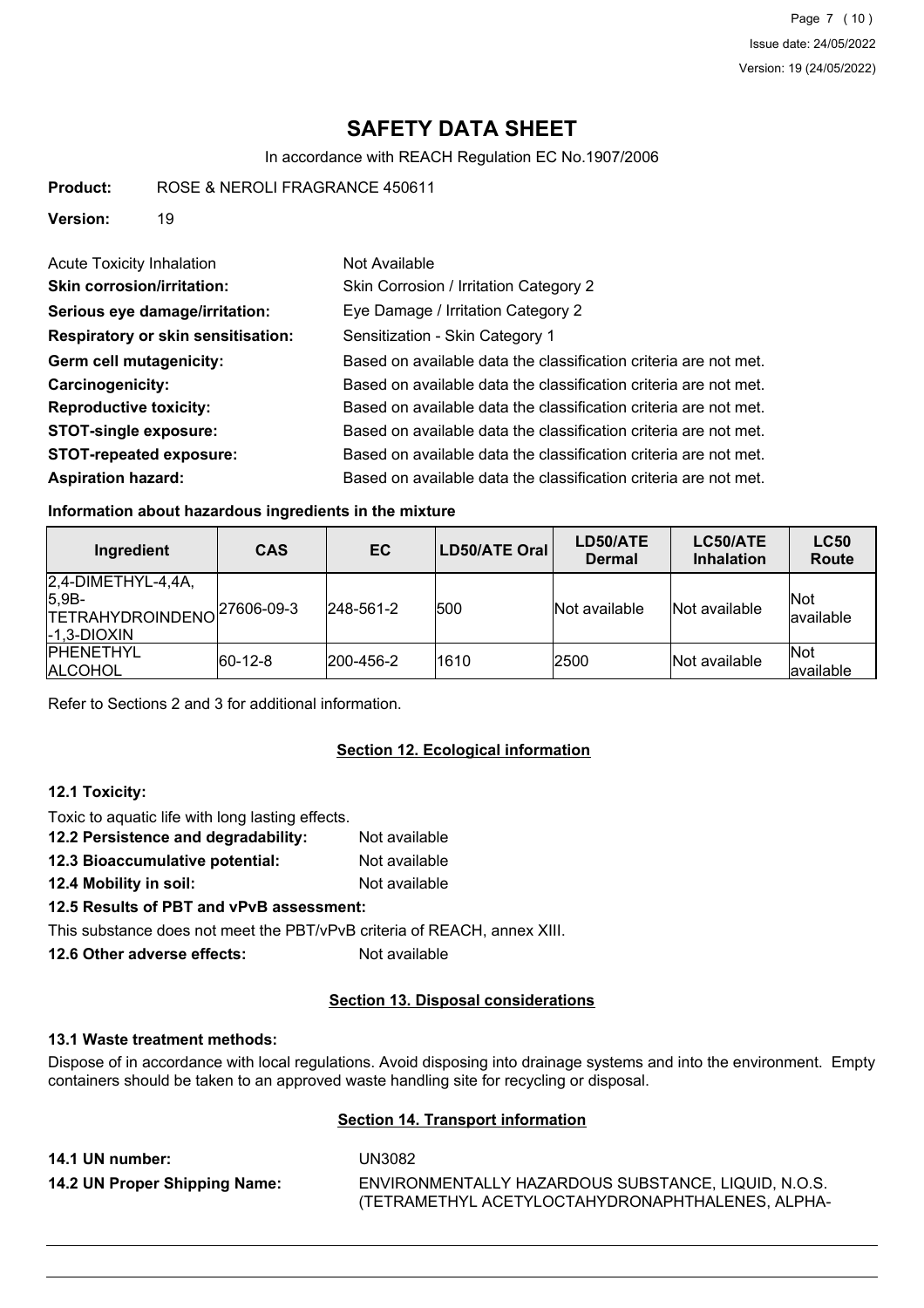Page 8 (10) Issue date: 24/05/2022 Version: 19 (24/05/2022)

# **SAFETY DATA SHEET**

In accordance with REACH Regulation EC No.1907/2006

| ROSE & NEROLI FRAGRANCE 450611<br>Product: |
|--------------------------------------------|
|--------------------------------------------|

**Version:** 19

#### ISOMETHYL IONONE)

| 14.3 Transport hazard class(es):   | 9                                                                             |
|------------------------------------|-------------------------------------------------------------------------------|
| <b>Sub Risk:</b>                   | ۰                                                                             |
| 14.4. Packing Group:               | Ш                                                                             |
| <b>14.5 Environmental hazards:</b> | This is an environmentally hazardous substance.                               |
| 14.6 Special precautions for user: | None additional                                                               |
|                                    | 14.7 Transport in bulk according to Annex II of MARPOL73/78 and the IBC Code: |
| Not applicable                     |                                                                               |

#### **Section 15. Regulatory information**

## **15.1 Safety, health and environmental regulations/legislation specific for the substance or mixture** None additional

## **15.2 Chemical Safety Assessment**

A Chemical Safety Assessment has not been carried out for this product.

## **Section 16. Other information**

| <b>Concentration % Limits:</b>  | EH C2=59.09% EH C3=5.86% SCI 2=59.96% EDI 2=16.48% SS 1=18.<br>73% EDI 2A=16.48% |
|---------------------------------|----------------------------------------------------------------------------------|
| <b>Total Fractional Values:</b> | EH C2=1.69 EH C3=17.05 SCI 2=1.67 EDI 2=6.07 SS 1=5.34 EDI 2A=6.<br>07           |

## **Key to revisions:**

14.2. UN proper shipping name Concentration % Limits Information about hazardous ingredients in the mixture SECTION 3: Composition/information on ingredients Total Fractional Values Workplace exposure limits

## **Key to abbreviations:**

| <b>Abbreviation</b> | <b>Meaning</b>                                                     |
|---------------------|--------------------------------------------------------------------|
| AH <sub>1</sub>     | Aspiration Hazard Category 1                                       |
| ATO 4               | Acute Toxicity - Oral Category 4                                   |
| <b>EDI1</b>         | Eye Damage / Irritation Category 1                                 |
| EDI <sub>2</sub>    | Eye Damage / Irritation Category 2                                 |
| IEH A1              | Hazardous to the Aquatic Environment - Acute Hazard Category 1     |
| EH <sub>C1</sub>    | Hazardous to the Aquatic Environment - Long-term Hazard Category 1 |
| EH <sub>C2</sub>    | Hazardous to the Aquatic Environment - Long-term Hazard Category 2 |
| EH <sub>C3</sub>    | Hazardous to the Aquatic Environment - Long-term Hazard Category 3 |
| FL3                 | Flammable Liquid, Hazard Category 3                                |
| H <sub>226</sub>    | Flammable liquid and vapour.                                       |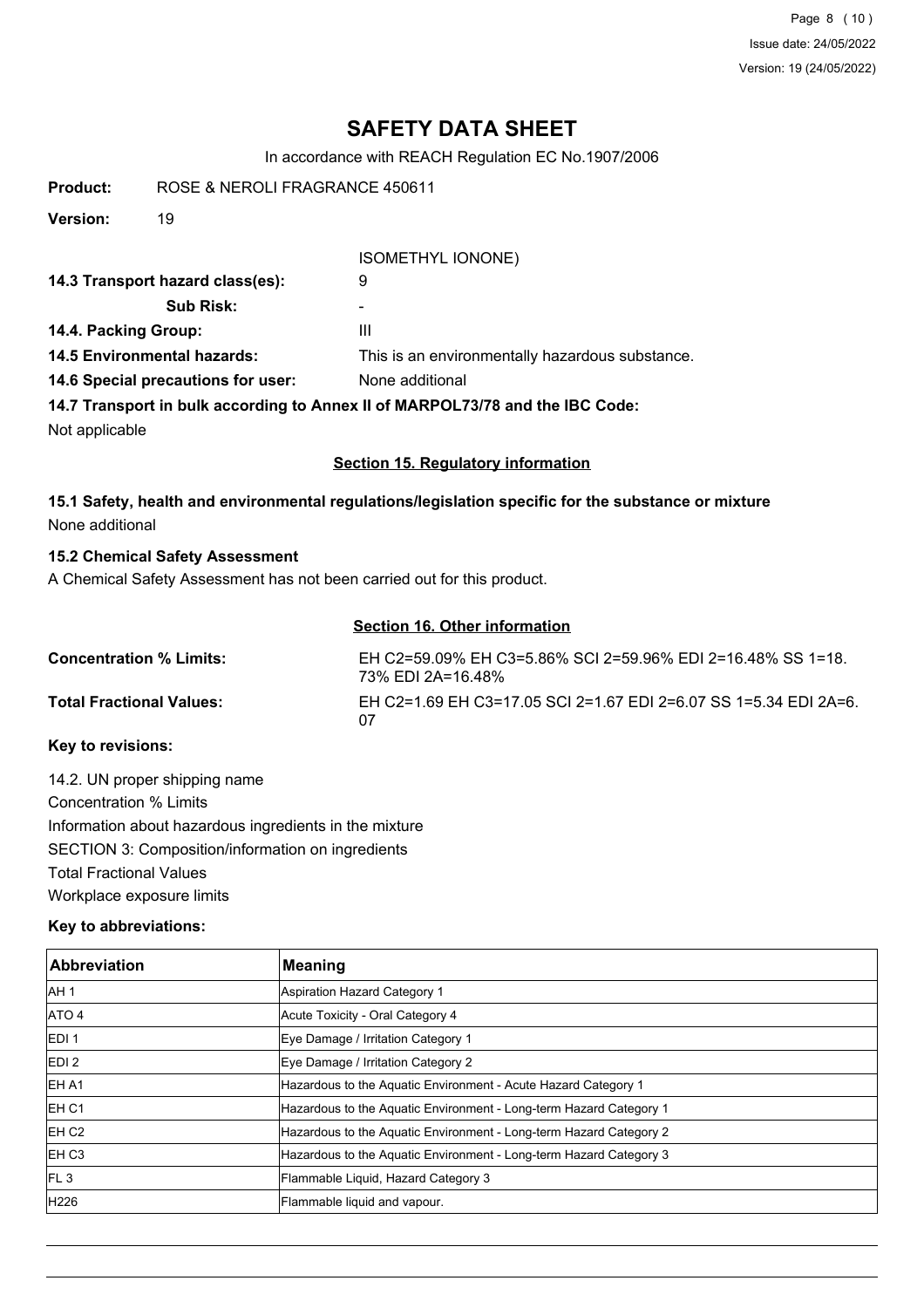Page 9 (10) Issue date: 24/05/2022 Version: 19 (24/05/2022)

# **SAFETY DATA SHEET**

In accordance with REACH Regulation EC No.1907/2006

## **Product:** ROSE & NEROLI FRAGRANCE 450611

#### **Version:** 19

| H302             | Harmful if swallowed.                                                                                                               |
|------------------|-------------------------------------------------------------------------------------------------------------------------------------|
| H304             | May be fatal if swallowed and enters airways.                                                                                       |
| H315             | Causes skin irritation.                                                                                                             |
| H317             | May cause an allergic skin reaction.                                                                                                |
| H318             | Causes serious eye damage.                                                                                                          |
| H319             | Causes serious eye irritation.                                                                                                      |
| H361             | Suspected of damaging fertility or the unborn child.                                                                                |
| H400             | Very toxic to aquatic life.                                                                                                         |
| H410             | Very toxic to aquatic life with long lasting effects.                                                                               |
| H411             | Toxic to aquatic life with long lasting effects.                                                                                    |
| H412             | Harmful to aquatic life with long lasting effects.                                                                                  |
| P202             | Do not handle until all safety precautions have been read and understood.                                                           |
| P210             | Keep away from heat, sparks, open flames and hot surfaces. - No smoking.                                                            |
| P233             | Keep container tightly closed.                                                                                                      |
| P240             | Ground/bond container and receiving equipment.                                                                                      |
| P241             | Use explosion-proof electrical, ventilating and lighting equipment.                                                                 |
| P242             | Use only non-sparking tools.                                                                                                        |
| P243             | Take precautionary measures against static discharge.                                                                               |
| P261             | Avoid breathing vapour or dust.                                                                                                     |
| P <sub>264</sub> | Wash hands and other contacted skin thoroughly after handling.                                                                      |
| P270             | Do not eat, drink or smoke when using this product.                                                                                 |
| P272             | Contaminated work clothing should not be allowed out of the workplace.                                                              |
| P273             | Avoid release to the environment.                                                                                                   |
| P280             | Wear protective gloves/eye protection/face protection.                                                                              |
| P301/310         | IF SWALLOWED: Immediately call a POISON CENTER or doctor/physician.                                                                 |
| P301/312         | IF SWALLOWED: call a POISON CENTER or doctor/physician if you feel unwell.                                                          |
| P302/352         | IF ON SKIN: Wash with plenty of soap and water.                                                                                     |
| P303/361/353     | IF ON SKIN (or hair): Remove/take off immediately all contaminated clothing. Rinse skin with water/shower.                          |
| P305/351/338     | IF IN EYES: Rinse cautiously with water for several minutes. Remove contact lenses, if present and easy to<br>do. Continue rinsing. |
| P308/313         | IF exposed or concerned: Get medical advice/attention.                                                                              |
| P310             | Immediately call a POISON CENTER or doctor/physician.                                                                               |
| P330             | Rinse mouth.                                                                                                                        |
| P331             | Do not induce vomiting.                                                                                                             |
| P332/313         | If skin irritation occurs: Get medical advice/attention.                                                                            |
| P333/313         | If skin irritation or rash occurs: Get medical advice/attention.                                                                    |
| P337/313         | If eye irritation persists: Get medical advice/attention.                                                                           |
| P362             | Take off contaminated clothing and wash before reuse.                                                                               |
| P363             | Wash contaminated clothing before reuse.                                                                                            |
| P370/378         | In case of fire: Use carbon dioxide, dry chemical, foam for extinction.                                                             |
| P391             | Collect spillage.                                                                                                                   |
| P403/235         | Store in a well-ventilated place. Keep cool.                                                                                        |